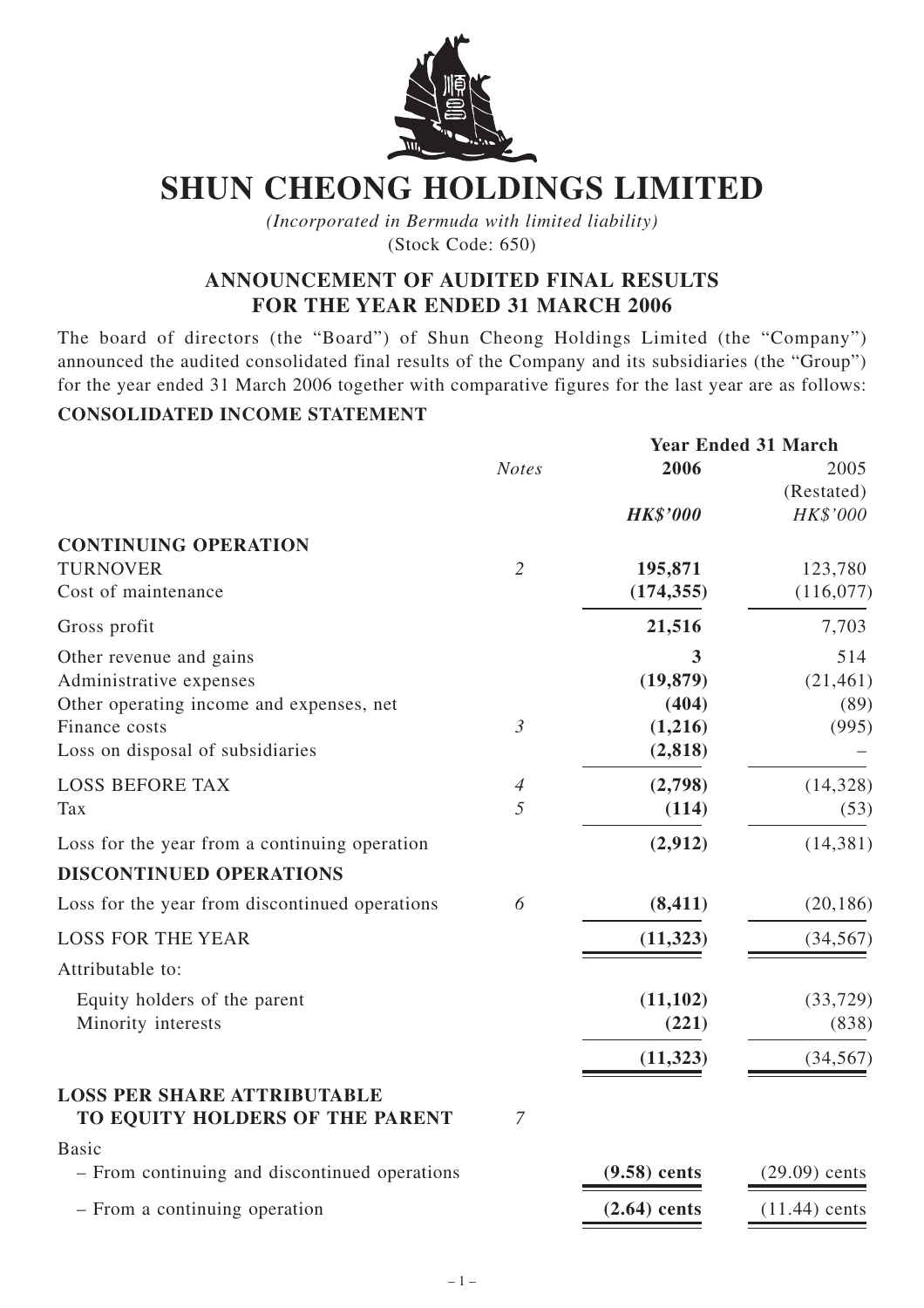## **CONSOLIDATED BALANCE SHEET**

|                                                     | As at 31 March  |          |  |
|-----------------------------------------------------|-----------------|----------|--|
|                                                     | 2006            | 2005     |  |
|                                                     | <b>HK\$'000</b> | HK\$'000 |  |
| <b>NON-CURRENT ASSETS</b>                           |                 |          |  |
| Property, plant and equipment                       | 2,742           | 19,093   |  |
| Long term investments                               |                 | 3,014    |  |
| Total non-current assets                            | 2,742           | 22,107   |  |
| <b>CURRENT ASSETS</b>                               |                 |          |  |
| Gross amount due from contract customers            | 28,011          | 90,500   |  |
| Inventories                                         |                 | 395      |  |
| Trade and other receivables                         | 55,453          | 175,244  |  |
| Retention money receivables                         | 1,352           | 22,505   |  |
| Prepayments, deposits and other assets              | 266             | 604      |  |
| Tax recoverable                                     |                 | 4,693    |  |
| Pledged time deposits                               |                 | 26,800   |  |
| Cash and cash equivalents                           | 37,088          | 8,261    |  |
| Total current assets                                | 122,170         | 329,002  |  |
| <b>CURRENT LIABILITIES</b>                          |                 |          |  |
| Gross amount due to contract customers              | 12,833          | 91,745   |  |
| Trade payables                                      | 21,279          | 33,576   |  |
| <b>Bills</b> payables                               |                 | 3,263    |  |
| Retention money payables                            | 1,552           | 24,623   |  |
| Other payables and accruals                         | 23,282          | 59,102   |  |
| Due to related companies                            | 9,294           |          |  |
| Tax payable                                         | 134             | 357      |  |
| Interest-bearing bank loans and overdrafts          |                 | 46,886   |  |
| Total current liabilities                           | 68,374          | 259,552  |  |
| NET CURRENT ASSETS                                  | 53,796          | 69,450   |  |
| TOTAL ASSETS LESS CURRENT LIABILITIES               | 56,538          | 91,557   |  |
| <b>NON-CURRENT LIABILITIES</b>                      |                 |          |  |
| Loan from a minority shareholder of a subsidiary    |                 | 6,900    |  |
| Deferred tax liabilities                            |                 | 26       |  |
| Total non-current liabilities                       |                 | 6,926    |  |
| Net assets                                          | 56,538          | 84,631   |  |
| <b>EQUITY</b>                                       |                 |          |  |
| Equity attributable to equity holders of the parent |                 |          |  |
| Issued capital                                      | 1,159           | 1,159    |  |
| Reserves                                            | 54,153          | 65,255   |  |
|                                                     | 55,312          | 66,414   |  |
| <b>Minority interests</b>                           | 1,226           | 18,217   |  |
| Total equity                                        | 56,538          | 84,631   |  |
|                                                     |                 |          |  |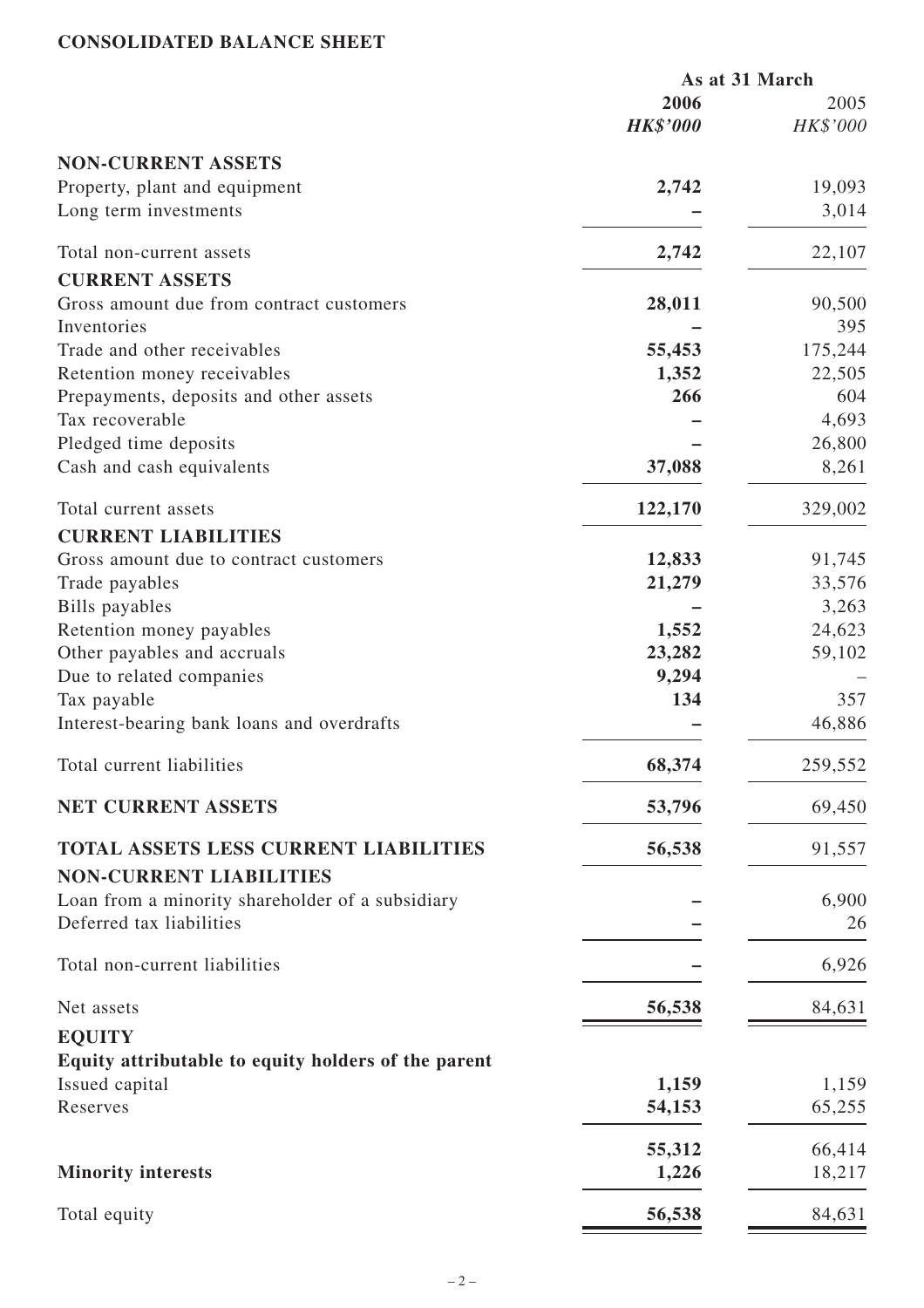#### *NOTES:*

#### **1. BASIS OF PREPARATION AND ACCOUNTING POLICIES**

The financial statements have been prepared in accordance with Hong Kong Financial Reporting Standards ("HKFRSs") (which also include Hong Kong Accounting Standards ("HKASs") and Interpretations) issued by the Hong Kong Institute of Certified Public Accountants, accounting principles generally accepted in Hong Kong and the disclosure requirements of the Hong Kong Companies Ordinance. The following new and revised HKFRSs affect the Group and are adopted for the first time for the current year's financial statements:

| HKAS <sub>1</sub>  | Presentation of Financial Statements                             |
|--------------------|------------------------------------------------------------------|
| HKAS <sub>2</sub>  | Inventories                                                      |
| HKAS <sub>7</sub>  | <b>Cash Flow Statements</b>                                      |
| HKAS <sub>8</sub>  | Accounting Policies, Changes in Accounting Estimates and Errors  |
| HKAS <sub>10</sub> | Events after the Balance Sheet Date                              |
| HKAS <sub>11</sub> | <b>Construction Contracts</b>                                    |
| HKAS <sub>12</sub> | <b>Income Taxes</b>                                              |
| HKAS <sub>14</sub> | <b>Segment Reporting</b>                                         |
| <b>HKAS 16</b>     | Property, Plant and Equipment                                    |
| HKAS 17            | Leases                                                           |
| HKAS <sub>18</sub> | Revenue                                                          |
| <b>HKAS 19</b>     | <b>Employee Benefits</b>                                         |
| HKAS <sub>21</sub> | The Effects of Changes in Foreign Exchange Rates                 |
| HKAS <sub>23</sub> | <b>Borrowing Costs</b>                                           |
| HKAS <sub>24</sub> | <b>Related Party Disclosures</b>                                 |
| <b>HKAS 27</b>     | Consolidated and Separate Financial Statements                   |
| HKAS <sub>32</sub> | Financial Instruments: Disclosure and Presentation               |
| HKAS <sub>33</sub> | Earnings per Share                                               |
| HKAS 36            | <b>Impairment of Assets</b>                                      |
| HKAS <sub>37</sub> | Provisions, Contingent Liabilities and Contingent Assets         |
| HKAS 39            | Financial Instruments: Recognition and Measurement               |
| HKAS 39 Amendment  | Transition and Initial Recognition of Financial Assets and       |
|                    | Financial Liabilities                                            |
| <b>HKFRS 3</b>     | <b>Business Combinations</b>                                     |
| <b>HKFRS 5</b>     | Non-current Assets Held for Sale and Discontinued Operations     |
| HK-Int 4           | Leases - Determination of the Length of Lease Term in respect of |
|                    | Hong Kong Land Leases                                            |

The adoption of the HKASs 2, 7, 8, 10, 11, 12, 14, 16, 17, 18, 19, 21, 23, 27, 33, 36, 37, HKFRS 3 and HK-Int 4 has had no material impact on the accounting policies of the Group and the Company and the methods of computation in Group's and the Company's financial statements.

The impact of adopting the other HKFRSs to the current year's financial statements is summarised as follows:

(a) HKAS 1 has affected the presentation of minority interests on the face of the consolidated balance sheet, consolidated income statement, consolidated statement of changes in equity and other disclosures.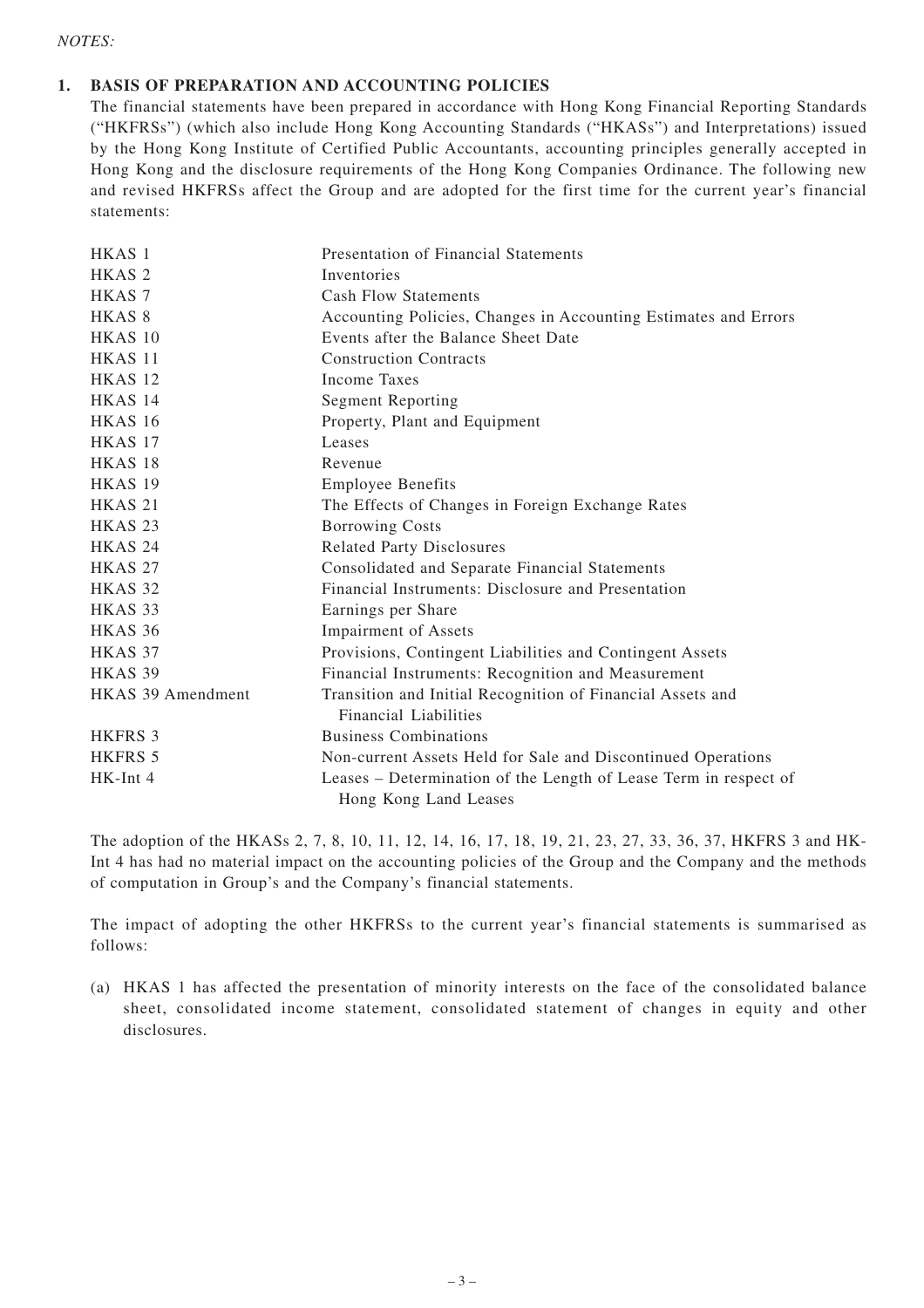- (b) HKAS 24 has expanded the definition of related parties and affected the Group's related-party disclosures.
- (c) The impact of the adoption of HKAS 32 and HKAS 39 is summarised as follows:

In prior years, the Group classified its investments in equity securities as long term investments. Those investments which were intended to be held on a long term basis and for non-trading purposes were stated at their fair values on an individual basis with gains and losses recognised in the income statement. Upon the adoption of HKAS 39, these non-trading securities held by the Group at 1 April 2005 in the amount of HK\$2,500,000 are designated as available-for-sale investments under the transitional provisions of HKAS 39 and accordingly are stated at fair value with gains or losses being recognised as a separate component of equity until subsequent derecognition or impairment. The remaining equity securities held by the Group at 1 April 2005 in the amount of HK\$514,000 were designated as financial assets at fair value through profit or loss under the transitional provisions of HKAS 39 and accordingly are stated at fair value with gains or losses being recognised in the income statement.

The adoption of HKAS 39 has not resulted in any change in the measurement of these equity securities.

(d) HKFRS 5 has been applied prospectively in accordance with the transitional provisions of HKFRS 5, which has resulted in a change in accounting policy on the recognition of a discontinued operation. Under the previous SSAP 33 "Discontinuing Operations", the Group would recognize a discontinued operation at the earlier of the date the Group enters into a binding sale agreement and the date the board of directors have approved and announced a formal disposal plan. HKFRS 5 requires a component of the Group to be classified as discontinued when the criteria to be classified as held for sale have been met or it has been disposed of. An item is classified as held for sale if its carrying amount will be recovered principally through a sale transaction rather than through continuing use. Such a component represents a separate major line of business or geographical area of operations, is part of a single coordinated plan to dispose of a separate major line of business or geographical area of operations or is a subsidiary acquired exclusively with a view to resale. The principal impact of this change in accounting policy is that a discontinued operation is recognised by the Group at a later point than it would be under SSAP 33 due to the stricter criteria in HKFRS 5.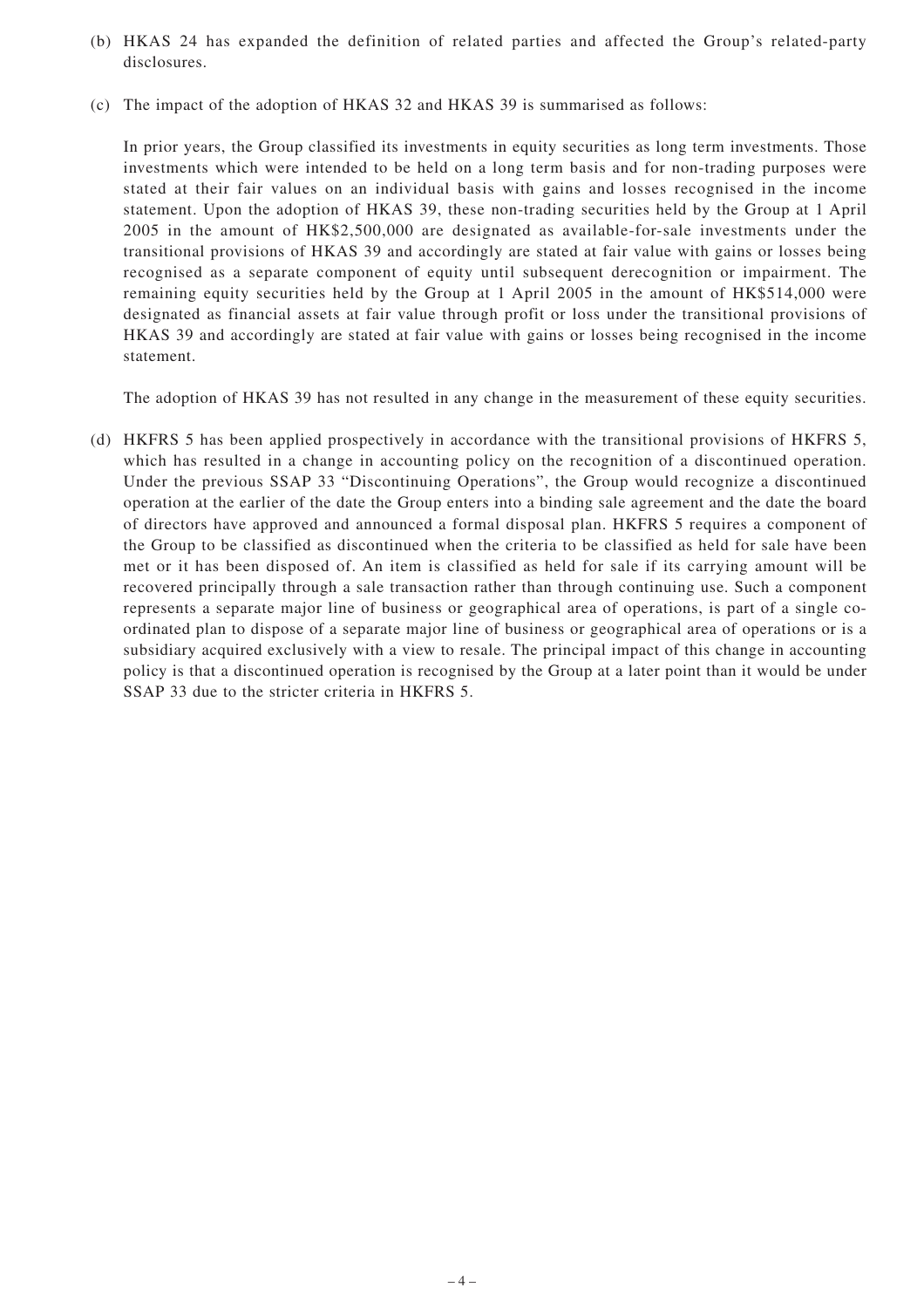#### **2. SEGMENT INFORMATION**

#### *(a) Business segments*

The Group is principally engaged in the building services contracting business and project management and the trading of electrical and mechanical engineering materials and equipment. An analysis of the Group's revenue and results by business segments is as follows:

|                                                                                      | <b>Continuing Operation</b>                                                |                   | <b>Discontinued Operations</b> |                                                                                                   |                         |                                                                                                              |                                         |                  |                         |                           |                                         |                  |                                         |                   |
|--------------------------------------------------------------------------------------|----------------------------------------------------------------------------|-------------------|--------------------------------|---------------------------------------------------------------------------------------------------|-------------------------|--------------------------------------------------------------------------------------------------------------|-----------------------------------------|------------------|-------------------------|---------------------------|-----------------------------------------|------------------|-----------------------------------------|-------------------|
|                                                                                      | <b>Building related</b><br>maintenance services<br>2006<br><b>HK\$'000</b> | 2005<br>HK\$'000  | 2006<br><b>HK\$'000</b>        | <b>Building</b><br>services contracting<br>business and<br>project management<br>2005<br>HK\$'000 | 2006<br><b>HK\$'000</b> | <b>Trading of electrical</b><br>and mechanical<br>engineering materials<br>and equipment<br>2005<br>HK\$'000 | Eliminations<br>2006<br><b>HK\$'000</b> | 2005<br>HK\$'000 | 2006<br><b>HK\$'000</b> | Total<br>2005<br>HK\$'000 | Eliminations<br>2006<br><b>HK\$'000</b> | 2005<br>HK\$'000 | Consolidated<br>2006<br><b>HK\$'000</b> | 2005<br>HK\$'000  |
| Segment revenue:<br>Sales                                                            | 195,871                                                                    | 123,780           | 372,529                        | 481,393                                                                                           | 44,764                  | 26,144                                                                                                       | (5, 564)                                | (1,963)          | 411,729                 | 505,574                   | (98, 687)                               | (79, 323)        | 508,913                                 | 550,031           |
| Segment results:                                                                     | 538                                                                        | (13, 829)         | (6, 573)                       | (15,219)                                                                                          | (712)                   | (5,085)                                                                                                      |                                         |                  | (7, 285)                | (20, 304)                 |                                         |                  | (6, 747)                                | (34, 133)         |
| Interest income and<br>unallocated gains<br>Impairment loss of<br>available-for-sale | $\mathfrak{z}$                                                             | 514               |                                |                                                                                                   |                         |                                                                                                              |                                         |                  | 1,489                   | 1,502                     |                                         |                  | 1,492                                   | 2,016             |
| financial assets<br>Fair value gain on equity                                        |                                                                            |                   | (2,160)                        |                                                                                                   |                         |                                                                                                              |                                         |                  | (2,160)                 |                           |                                         |                  | (2,160)                                 |                   |
| investments at fair value<br>through profit or loss<br>Unrealized holding losses     |                                                                            |                   | 50                             |                                                                                                   |                         |                                                                                                              |                                         |                  | 50                      |                           |                                         |                  | 50                                      |                   |
| on long term<br>investments, net<br>Gain/(loss) on disposal of                       |                                                                            |                   |                                | (654)                                                                                             |                         |                                                                                                              |                                         |                  |                         | (654)                     |                                         |                  |                                         | (654)             |
| property, plant and<br>equipment<br>Finance costs<br>Loss on disposal of             | 695<br>(1,216)                                                             | (18)<br>(995)     | 12                             | 47                                                                                                | (14)                    |                                                                                                              |                                         |                  | (2)<br>(450)            | 47<br>(89)                |                                         |                  | 693<br>(1,666)                          | $29$<br>(1,084)   |
| subsidiaries                                                                         | (2, 818)                                                                   |                   |                                |                                                                                                   |                         |                                                                                                              |                                         |                  |                         |                           |                                         |                  | (2,818)                                 |                   |
| Loss before tax<br>Tax                                                               | (2,798)<br>(114)                                                           | (14, 328)<br>(53) |                                |                                                                                                   |                         |                                                                                                              |                                         |                  | (8,358)<br>(53)         | (19, 498)<br>(688)        |                                         |                  | (11, 156)<br>(167)                      | (33,826)<br>(741) |
| Loss for the year                                                                    | (2,912)                                                                    | (14,381)          |                                |                                                                                                   |                         |                                                                                                              |                                         |                  | (8, 411)                | (20, 186)                 |                                         |                  | (11, 323)                               | (34, 567)         |

#### *(b) Geographical segments*

No geographical segment information is presented as over 90% of the Group's revenue is derived from customers based in Hong Kong, and over 90% of the Group's assets are located in Hong Kong.

#### **3. FINANCE COSTS**

|                                              | <b>Continuing Operation</b> |          |                 | <b>Discontinued Operations</b> |                 | <b>Total</b> |
|----------------------------------------------|-----------------------------|----------|-----------------|--------------------------------|-----------------|--------------|
|                                              | 2006                        | 2005     | 2006            | 2005                           | 2006            | 2005         |
|                                              | <b>HK\$'000</b>             | HK\$'000 | <b>HK\$'000</b> | HK\$'000                       | <b>HK\$'000</b> | HK\$'000     |
| Interest on bank loans, overdrafts and other |                             |          |                 |                                |                 |              |
| loans wholly repayable within five years     | 1.216                       | 995      | 450             | 46                             | 1.666           | 1.041        |
| Interest on finance leases                   |                             |          |                 | 43                             |                 | 43           |
|                                              |                             |          |                 |                                |                 |              |
|                                              | 1,216                       | 995      | 450             | 89                             | 1,666           | .084         |

No interest was capitalised by the Group in both periods.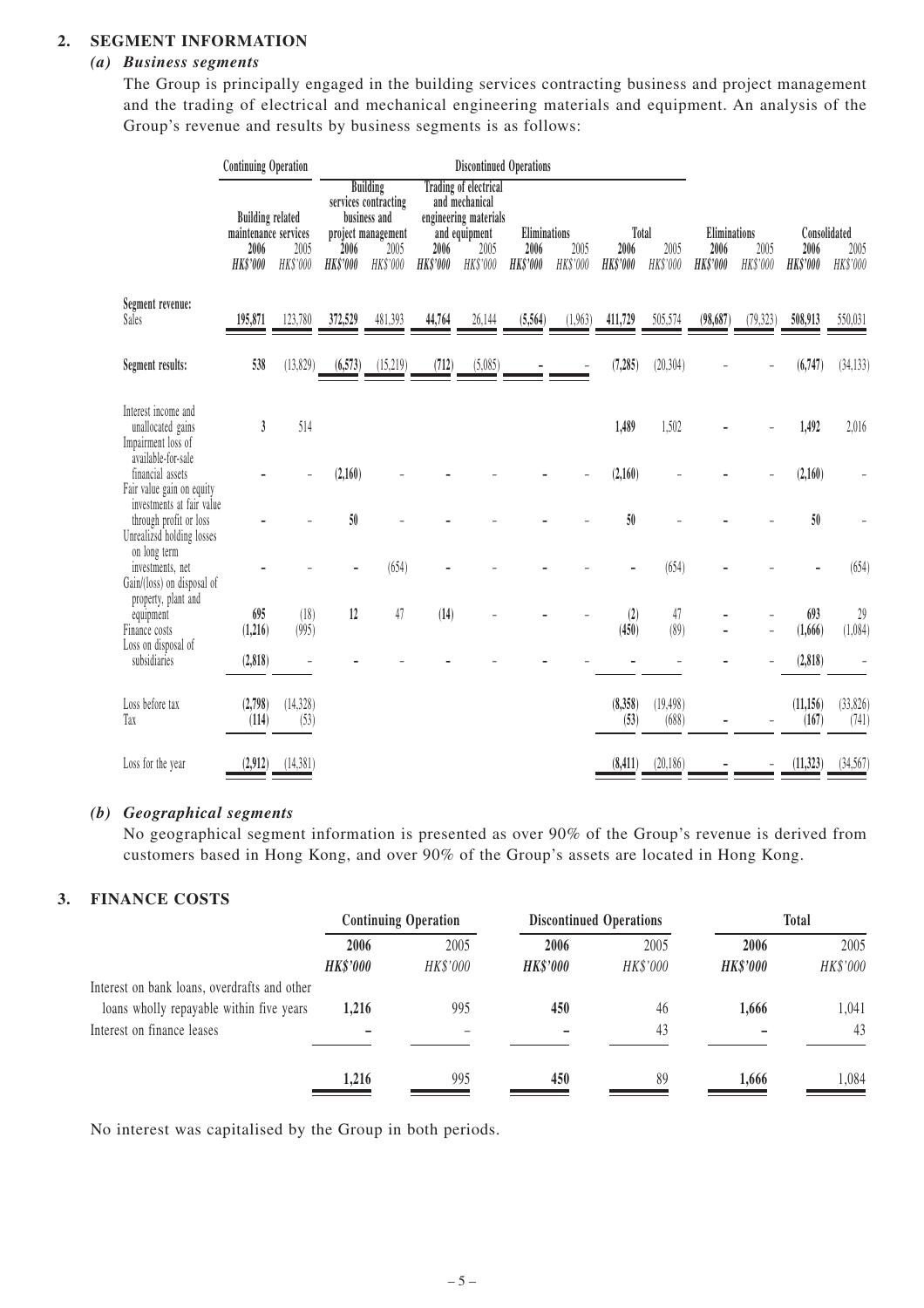#### **4. LOSS BEFORE TAX**

Loss before tax is arrived at after charging/(crediting) the following:

|                                                                                            | <b>Continuing Operation</b> |                          | <b>Discontinued Operations</b> |                  | <b>Eliminations</b>     |                  | <b>Total</b>            |                  |
|--------------------------------------------------------------------------------------------|-----------------------------|--------------------------|--------------------------------|------------------|-------------------------|------------------|-------------------------|------------------|
|                                                                                            | 2006<br><b>HK\$'000</b>     | 2005<br>HK\$'000         | 2006<br><b>HK\$'000</b>        | 2005<br>HK\$'000 | 2006<br><b>HK\$'000</b> | 2005<br>HK\$'000 | 2006<br><b>HK\$'000</b> | 2005<br>HK\$'000 |
| Cost of inventories sold                                                                   |                             |                          | 395                            | 17,332           |                         |                  | 395                     | 17,332           |
| Cost of maintenance and<br>installation                                                    | 174,355                     | 116,077                  | 387,935                        | 472,364          | (98, 687)               | (79, 323)        | 463,603                 | 509,118          |
|                                                                                            | 174,355                     | 116,077                  | 388,330                        | 489,696          | (98, 687)               | (79, 323)        | 463,998                 | 526,450          |
| Depreciation<br>Minimum lease payments<br>under operating leases in<br>respect of land and | 496                         | 911                      | 552                            | 838              |                         |                  | 1,048                   | 1,749            |
| buildings                                                                                  | 478                         | 476                      | 559                            | 619              |                         |                  | 1,037                   | 1,095            |
| Auditors' remuneration<br>Employee benefits expenses<br>(including directors'              | 326                         | 348                      | 495                            | 452              |                         |                  | 821                     | 800              |
| remuneration)                                                                              | 15,343                      | 16,555                   | 20,908                         | 26,578           |                         |                  | 36,251                  | 43,133           |
| Provision for bad and<br>doubtful debts                                                    |                             | 71                       |                                |                  |                         |                  |                         |                  |
| Recovery of doubtful debts<br>Loss/(gain) on disposals of                                  | 1,099                       |                          | 2,026                          | 1,460<br>(134)   |                         |                  | 3,125                   | 1,531<br>(134)   |
| property, plant and equipment<br>Fair value gain on equity<br>investments at fair value    | (695)                       | 18                       | $\overline{2}$                 | (47)             |                         |                  | (693)                   | (29)             |
| through profit or loss<br>Impairment loss of<br>available-for-sale                         |                             |                          | (50)                           |                  |                         |                  | (50)                    |                  |
| investments<br>Unrealised holding loss on                                                  |                             |                          | 2,160                          |                  |                         |                  | 2,160                   |                  |
| long term investments                                                                      |                             | $\overline{\phantom{0}}$ |                                | 654              |                         |                  |                         | 654              |
| Interest income                                                                            | (3)                         | (327)                    | (957)                          | (990)            |                         |                  | (960)                   | (1, 317)         |

#### **5. TAX**

|                                               | <b>Continuing operations</b> |                  | Discontinued operations |                  | <b>Total</b>            |                  |  |
|-----------------------------------------------|------------------------------|------------------|-------------------------|------------------|-------------------------|------------------|--|
|                                               | 2006<br><b>HK\$'000</b>      | 2005<br>HK\$'000 | 2006<br><b>HK\$'000</b> | 2005<br>HK\$'000 | 2006<br><b>HK\$'000</b> | 2005<br>HK\$'000 |  |
| Current – Hong Kong                           |                              |                  |                         |                  |                         |                  |  |
| Charge for the year<br>Under/(over) provision | 114                          | 19               | 53                      | 793              | 167                     | 812              |  |
| in prior years                                |                              | 53               |                         | (3)              |                         | 50               |  |
| Deferred                                      |                              | (19)             |                         | (102)            |                         | (121)            |  |
| Total tax charge for the year                 | 114                          | 53               | 53                      | 688              | 167                     | 741              |  |

The Company is exempted from taxation in Bermuda until 2016. Hong Kong profits tax has been provided at the rate of 17.5% (2005:17.5%) on the estimated assessable profits arising in or derived from Hong Kong during the year.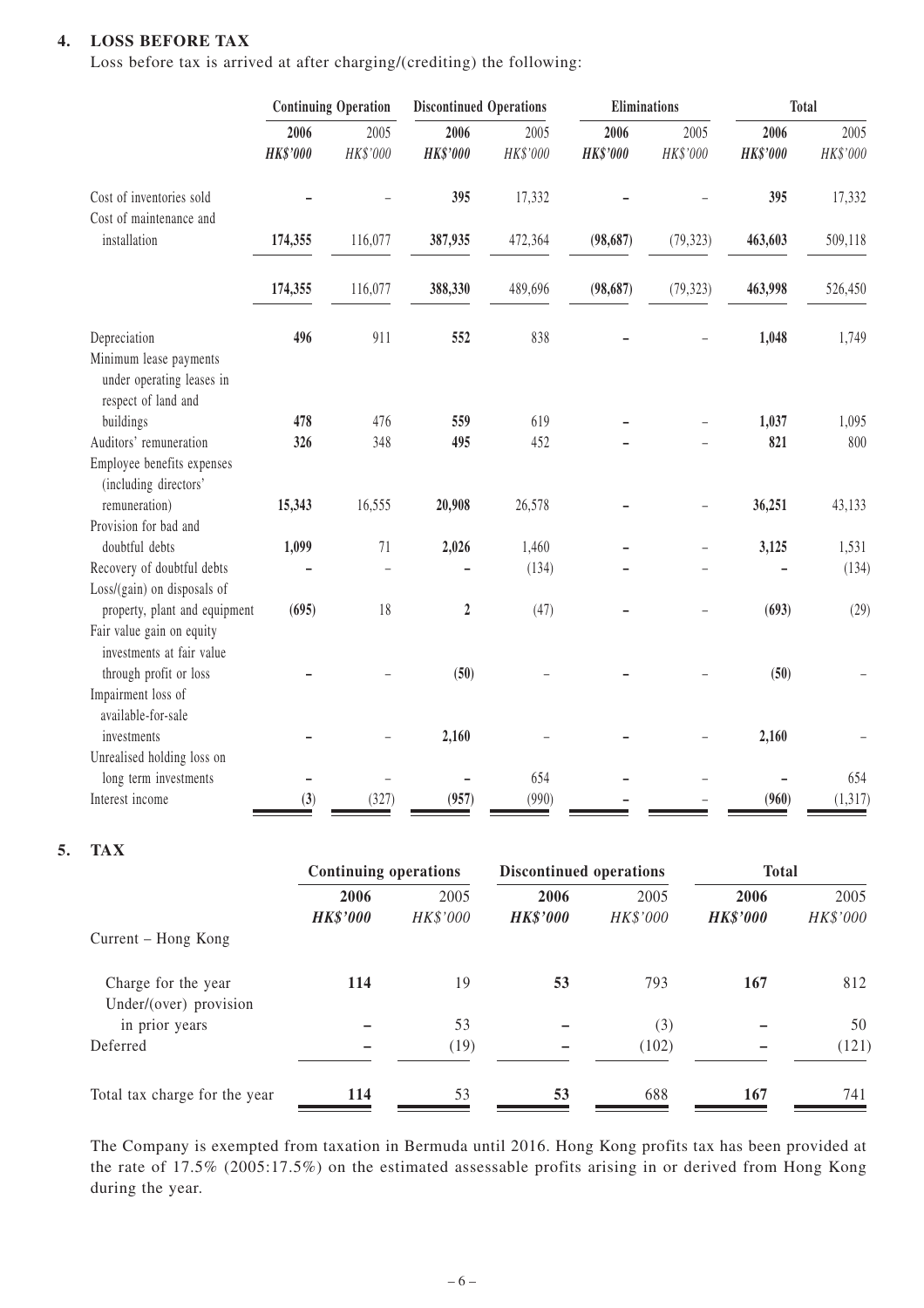#### **6. DISCONTINUED OPERATIONS**

In March 2006, the Group disposed of those subsidiaries engaging in the building services contracting business under a sale and purchase agreement (the "Disposal Agreement") entered into between the Company and Chinney Alliance Trading (BVI) Limited ("CAT"), a wholly-owned subsidiary of Chinney Alliance Group Limited ("CAG"), a then substantial shareholder of the Company, whereby the entire issued share capital of its then wholly-owned subsidiary, Shun Cheong Investments Limited ("SCI") (the "Disposal) was sold for a cash consideration of HK\$35,000,000. The Disposal was completed on 31 March 2006 after the following conditions were satisfied:

- (i) a corporate restructuring ("Corporate Restructuring") was undertaken such that SCI became the holding company of a group of companies engaged in the building services contracting business and project management and trading of electrical and mechanical engineering materials and equipment (the "Contracting Group");
- (ii) an aggregate amount of approximately HK\$18,053,000 due by the Contracting Group to the Group was waived (the "Waiver") and was taken into account in arriving the net assets of the Contracting Group on disposal;
- (iii) the Disposal was approved by the Company's shareholders at a special general meeting which was held on 27 March 2006;
- (iv) the Disposal was approved by the shareholders of CAG at a special general meeting which was held on 27 March 2006; and
- (v) the execution of a deed of indemnity by CAG in favour of the Company (the "Deed of Indemnity") pursuant to which CAG guarantees and indemnifies unconditionally and irrevocably all liabilities and obligations of the Company under the corporate guarantees provided by the Company to banks for general banking facilities granted to certain subsidiaries of the Contracting Group, as well as the liabilities of CAT for warranties provided by CAT. The Deed of Indemnity was executed by CAG on 31 March 2006.

The results attributable to the discontinued operations for the year are presented below:

|                                                                    | 2006            | 2005       |
|--------------------------------------------------------------------|-----------------|------------|
|                                                                    | <b>HK\$'000</b> | HK\$'000   |
| Turnover                                                           | 411,729         | 505,574    |
| Cost of installation and cost of sales #                           | (388, 330)      | (489, 696) |
| Gross profit                                                       | 23,399          | 15,878     |
| Other revenue and gains                                            | 1,489           | 1,502      |
| Administrative expenses                                            | (28, 658)       | (34, 856)  |
| Other operating income and expenses, net                           | (4,138)         | (1,933)    |
| Finance costs                                                      | (450)           | (89)       |
| Loss before tax                                                    | (8,358)         | (19, 498)  |
| Tax                                                                | (53)            | (688)      |
| Loss for the year from the discontinued operations                 | (8, 411)        | (20, 186)  |
| Minority interests                                                 | 366             | (281)      |
| Loss for the year attributable to the equity holders of the parent | (8,045)         | (20, 467)  |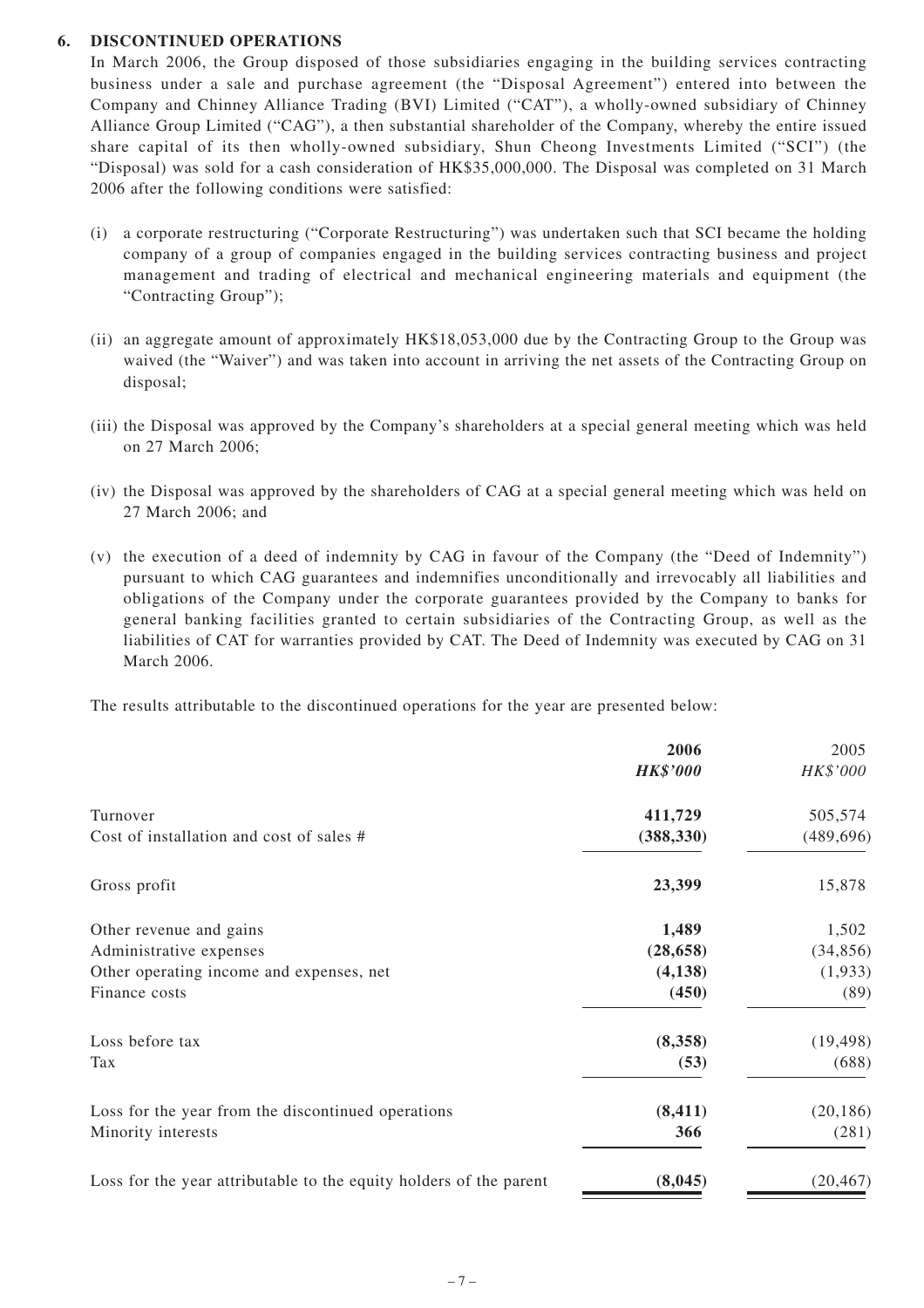*# The Contracting Group's cost of installation and cost of sales included approximately HK\$98,687,000 (2005: HK\$79,323,000) for building related maintenance services rendered by certain subsidiaries within the continuing operation during the year. As set out in Note 2(a) above, such costs would be eliminated on consolidation.*

The net cash flows attributable to the discontinued operations are as follows:

|                                                                   | 2006<br><b>HK\$'000</b> | 2005<br>HK\$'000 |
|-------------------------------------------------------------------|-------------------------|------------------|
| Net cash inflow/(outflow) from operating activities               | 21,976                  | (4, 497)         |
| Net cash inflow/(outflow) from investing activities               | (591)                   | 1,291            |
| Net cash inflow from financing activities                         | (12, 512)               | (10, 468)        |
| Net cash inflow/(outflow)                                         | 8,873                   | (13, 674)        |
| LOSS PER SHARE ATTRIBUTABLE TO EQUITY HOLDERS OF THE PARENT<br>7. |                         |                  |
|                                                                   | 2006                    | 2005             |
|                                                                   |                         | (Restated)       |
|                                                                   | <b>HK\$'000</b>         | HK\$'000         |
| Loss                                                              |                         |                  |
| Loss attributable to equity holders of the parent                 |                         |                  |
| From a continuing operation                                       | (3,057)                 | (13,262)         |
| From discontinued operations                                      | (8,045)                 | (20, 467)        |
| Loss attributable to equity holders of the parent                 | (11, 102)               | (33, 729)        |
|                                                                   | <b>Number of Shares</b> |                  |
|                                                                   | 2006                    | 2005             |
| <b>Shares</b>                                                     |                         |                  |
| Weighted average shares in issue during the year                  | 115,930,400             | 115,930,400      |

Diluted loss per share amounts for the years ended 31 March 2006 and 2005 have not been presented as no diluting events existed during both years.

#### **8. COMPARATIVE AMOUNTS**

As explained in note 1, due to the adoption of new and revised HKFRSs during the current year, the accounting treatment and presentation of certain items and balances in the consolidated financial statements have been revised to comply with the new requirements. Accordingly, certain comparative amounts have been reclassified and restated to conform with the current year's presentation and accounting treatment.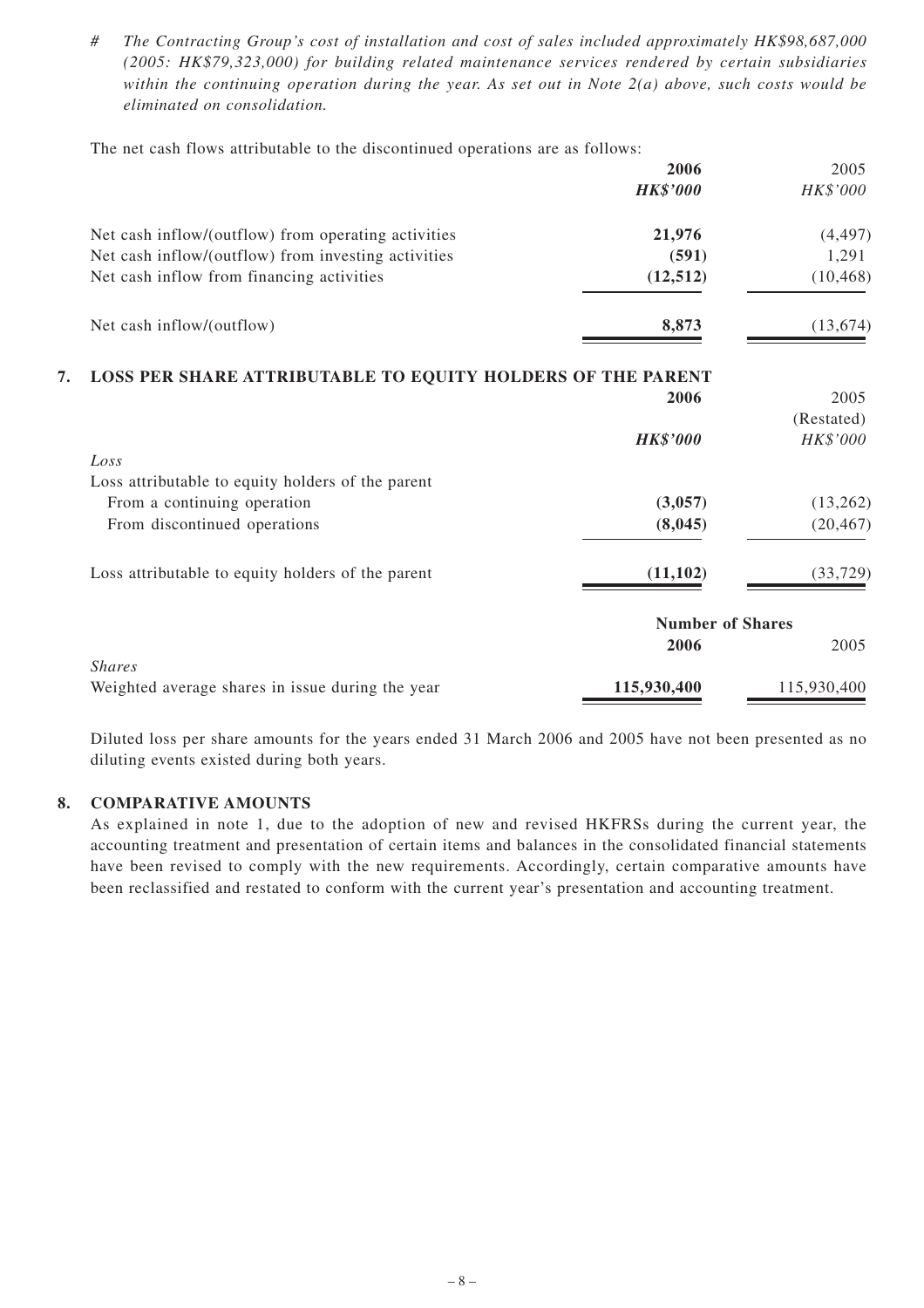## **FINAL DIVIDEND**

The Board does not propose any dividend in respect of the year ended 31 March 2006 (2005: Nil).

# **MANAGEMENT DISCUSSION AND ANALYSIS**

## **BUSINESS REVIEW**

The Group recorded turnover of HK\$195.9 million for the year ended 31 March 2006 (2005: HK\$123.8 million) and loss for the year of HK\$11.3 million (2005: HK\$34.6 million).

The Group disposed of the Contracting Group to CAG, which was a then 29.93% shareholder of the Company. For the purposes of disclosure in the financial statements, the businesses of the Contracting Group were regarded as discontinued operations. The disposal was approved by the independent shareholders of the Company on 27 March 2006 and was completed on 31 March 2006. After the disposal, the business operations of the Group were basically building related maintenance services (the "Maintenance Services"). Due to the adoption of new and revised accounting standards issued by the Hong Kong Institute of Certified Public Accountants, the net result of the discontinued operations is presented separately in the consolidated income statement for the current year and the consolidated income statement for the previous year is restated accordingly to conform with current year's presentation. Consolidated turnover of HK\$195.9 million for the year ended 31 March 2006 was entirely attributable to the Maintenance Services, showing a 58.2% increase from HK\$123.8 million for the previous year. Gross profit grew almost 2.8 times to HK\$21.5 million from HK\$7.7 million. The increase in business volume and gross profit was primarily attributable to the increase in work orders received from the Hong Kong Government and the Housing Authority under the 3-year term maintenance contracts previously awarded. The Maintenance Services, however showed a loss of HK\$2.9 million for the year (2005: HK\$14.4 million), which was due to the inclusion of a loss of HK\$2.8 million arising from disposal of the Contracting Group. If this loss was excluded, the Maintenance Services would have shown a small loss of HK\$0.1 million for the year, a considerable improvement from the previous year.

#### **BUSINESS PROSPECTS**

The Hong Kong economy sustained its strong upturn in the first quarter of 2006, with GDP leaping by 8.2% in real terms on a year-on-year basis, which was mainly attributable to external trade and consumer spending. The performance of the construction sector remained weak. After the disposal of the Contracting Group, the Group concentrates on building related maintenance business which is by nature less susceptible to property development cycles of Hong Kong and has lower capital outlay comparing the business carrying out by the Contracting Group. Your directors remain cautiously optimistic on the performance of the maintenance business in the coming year.

## **EVENTS AFTER BALANCE SHEET DATE**

On 12 April 2006, the Board was informed by CAG, that it had disposed 32,000,000 shares of the Company (represented approximately 27.60% of the issued share capital of the Company) to Upsky Enterprises Limited ("Upsky"), a company wholly and beneficially owned by Mr. Mo Tian Quan and both Mr. Mo Tian Quan and Ms. Cao Jing are directors.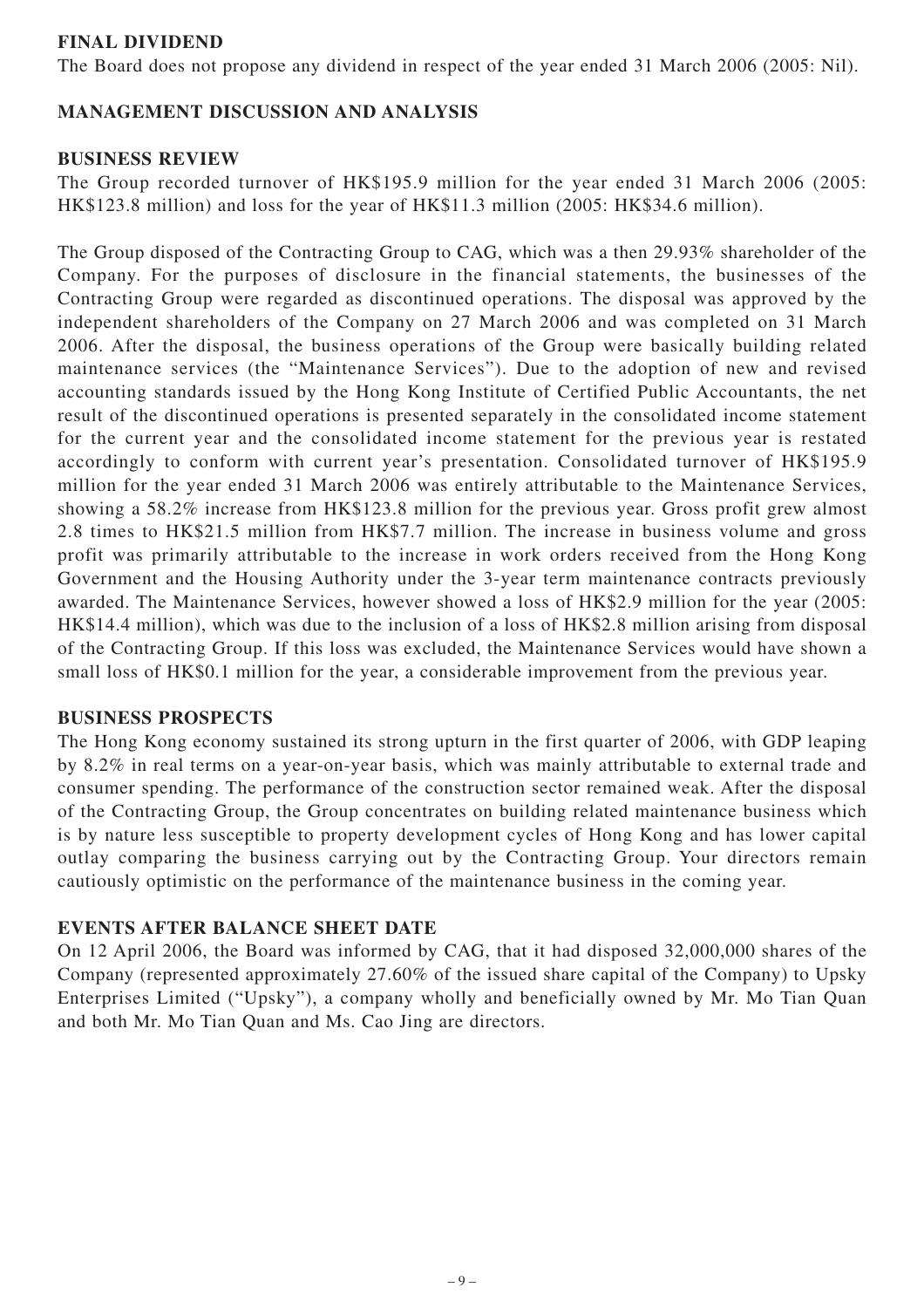On 8 May 2006, the Board received a notification from Upsky (as the offeror) setting out the terms of a voluntary conditional cash offer to acquire all the issued shares of the Company (other than those owned by Upsky and parties acting in concert with it) at a price of HK\$0.30 per share (the "Offer"). On 3 July 2006, the Offer was declared unconditional. On 17 July 2006, the Offer closed and Upsky received the valid acceptances in respect of 38,178,249 shares of the Company under the Offer. As a result, Upsky owns 70,178,249 shares of the Company, representing approximately 60.53% of the issued share capital of the Company as at the date hereof and becomes the ultimate holding company of the Company.

Subsequent to the balance sheet date, the corporate guarantees provided by the Company to banks amounted to HK\$75 million for general banking facilities granted to certain subsidiaries of the Contracting Group were released and cancelled before 30 June 2006. Please also refer to subsection headed "Contingent Liability" under "Financial Review" below.

## **FINANCIAL REVIEW**

### **Liquidity and financial resources**

The Group's cash and bank balances are mostly in Hong Kong dollar. As at 31 March 2006, the Group had unpledged cash and bank deposit balances of approximately HK\$37.1 million (2005: HK\$8.3 million). The increase in the unpledged cash and bank deposit was mainly due to the cash consideration of HK\$35 million received upon the completion of the disposal of the Contracting Group on 31 March 2006. Last year, the Group had pledged deposits of HK\$26.8 million. As at 31 March 2006, the Group had no outstanding bank borrowings (2005: HK\$46.9 million). The decrease in bank borrowings and pledged bank deposits was mainly due to the disposal of the Contracting Group. The gearing ratio, which represented the total bank borrowings to the equity attributable to equity holders of the parent, was nil (2005: 71%). As the Group's transactions are mostly settled in Hong Kong dollar, the use of financial instruments for hedging purposes is not considered necessary.

#### **Funding and treasury policy**

The assets and liabilities of the Group are mainly denominated in Hong Kong dollar. Accordingly, the Group has minimal exposure to foreign exchange fluctuation. However, the Group will closely monitor the overall currency and interest rate exposures. When considered appropriate, the Group will hedge against currency exposure as well as interest rate exposure.

#### **Pledge of assets**

The Group did not have any pledge of assets as at 31 March 2006. As at 31 March 2005, certain of the Group's leasehold land and properties with a net book value of HK15.7 million and bank deposits of HK\$26.8 million were pledged to secure general banking facilities granted to the Group.

## **Contingent liability**

As at 31 March 2006, the Group had contingent liabilities of approximately HK\$39,442,000 in respect of corporate guarantees provided by the Company to banks for general banking facilities granted to certain subsidiaries of the Contracting Group to the extent of banking facilities utilised. Pursuant to the Deed of Indemnity, CAG guarantees and indemnifies unconditionally and irrevocably all liabilities and obligations of the Company under such corporate guarantees. Subsequent to the balance sheet date, all such corporate guarantees provided by the Company were released and cancelled.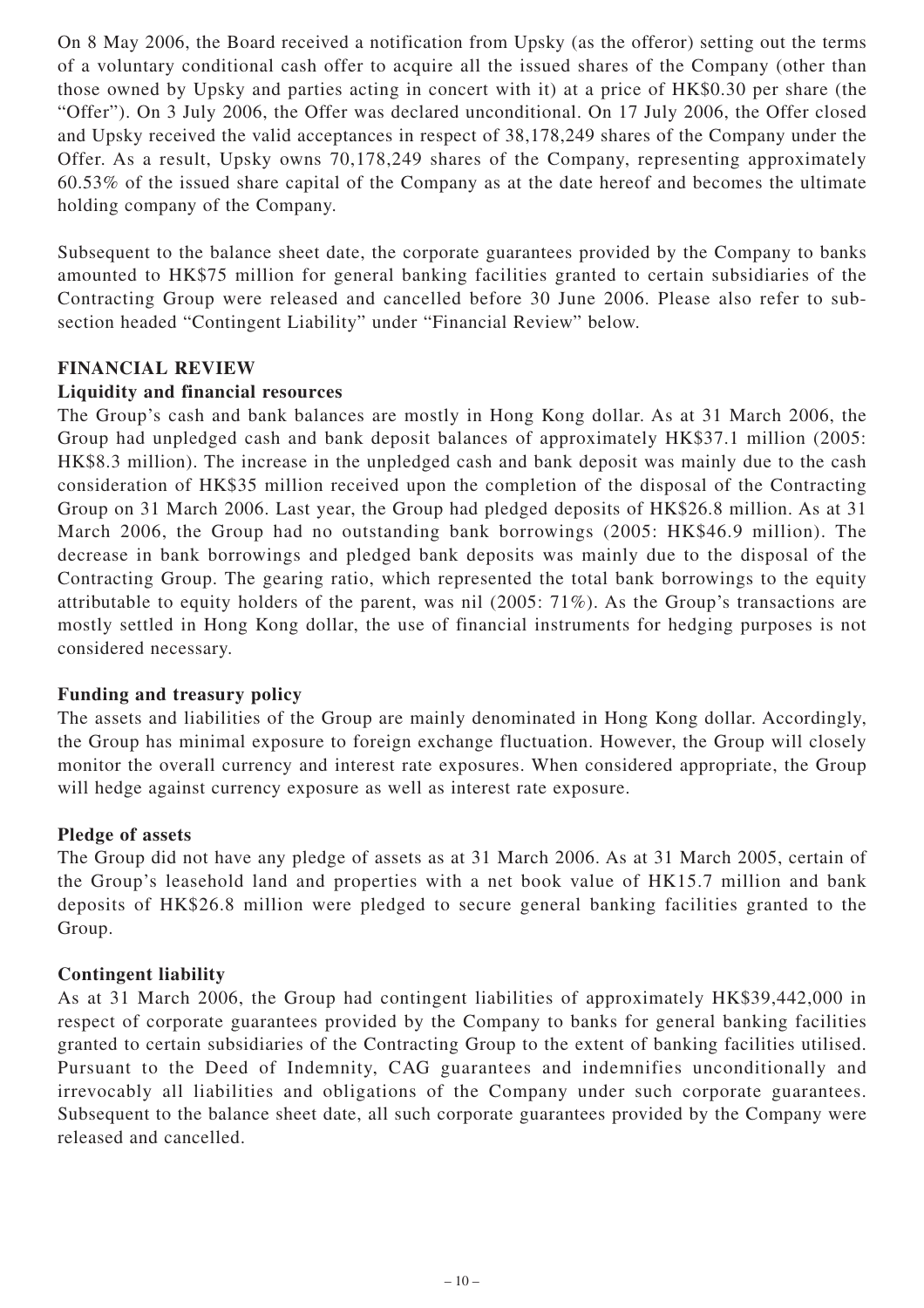In respect of the disposal of the Contracting Group, the Company has made certain representations, warranties and undertakings to CAT (as purchaser) under the Disposal Agreement ("Warranties"). CAT may claim the Company for breach of any of the Warranties up to a maximum amount of HK\$10,000,000 until 31 March 2007, being 12 months from the date of completion of the Disposal Agreement. Up to the date of this announcement, the Company did not receive any claims from CAT in respect of the Warranties.

## **Employees and remuneration policies**

The Group employed approximately 150 staff in Hong Kong as at 31 March 2006. Remuneration is determined by reference to market terms and the qualifications and experience of the staff concerned. Salaries are reviewed annually depending on individual merits. The Group also provides other benefits including retirement benefits scheme, medical insurance and educational subsidiaries to all eligible staff.

# **CORPORATE GOVERNANCE**

# **Model Code for Securities Transactions By Directors**

The Company has adopted the Model Code for Securities Transactions by Directors of Listed Issuer (the "Model Code") set out in Appendix 10 of the Rules Governing the Listing of Securities on the Stock Exchange of Hong Kong Limited (the "Listing Rules"). On specific enquiries made, all directors of the Company have confirmed that they have complied with the required standard set out in the Model Code throughout the year ended 31 March 2006.

# **Compliance with the Code on Corporate Governance Practices**

In the opinion of the directors, the Company has complied with the applicable code provisions of the Code on Corporate Governance Practices (the "CG Code"), as set out in Appendix 14 of the Listing Rules during the year ended 31 March 2006, except that:

1. CG Code provision A.4.1 stipulates that non-executive directors should be appointed for a specific term and subject to re-election.

All the existing non-executive directors of the Company do not have a specific term of appointment but are subject to retirement by rotation and re-election at the annual general meeting in accordance with the Bye-laws of the Company. As such, the Board considers that sufficient measures have been taken to ensure that the Company's corporate governance practices are no less exacting than those in the CG Code.

2. CG Code provision A.4.2 stipulates that (a) all directors appointed to fill a casual vacancy should be subject to election by shareholders at the first general meeting after their appointment; and (b) every director, including those appointed for a specific term, should be subject to retirement by rotation at least once every three years.

According to the provisions of the Company's Bye-laws, at each annual general meeting onethird of the directors for the time being (or, if their number is not a multiple of three, the number nearest to one-third) shall retire from office by rotation provided that the Executive Chairman and/or the Managing Director of the Company shall not be subject to retirement by rotation or be taken into account in determining the number of directors to retire in each year.

The Board will ensure the retirement of each director, other than those hold office as Executive Chairman and/or the Managing Director, by rotation at least once every three years in order to comply with the CG Code. The Board presently considered that the continuity of office of the Executive Chairman and the Managing Director provides the Group a strong and consistent leadership and is of great importance to the smooth operations of the Group.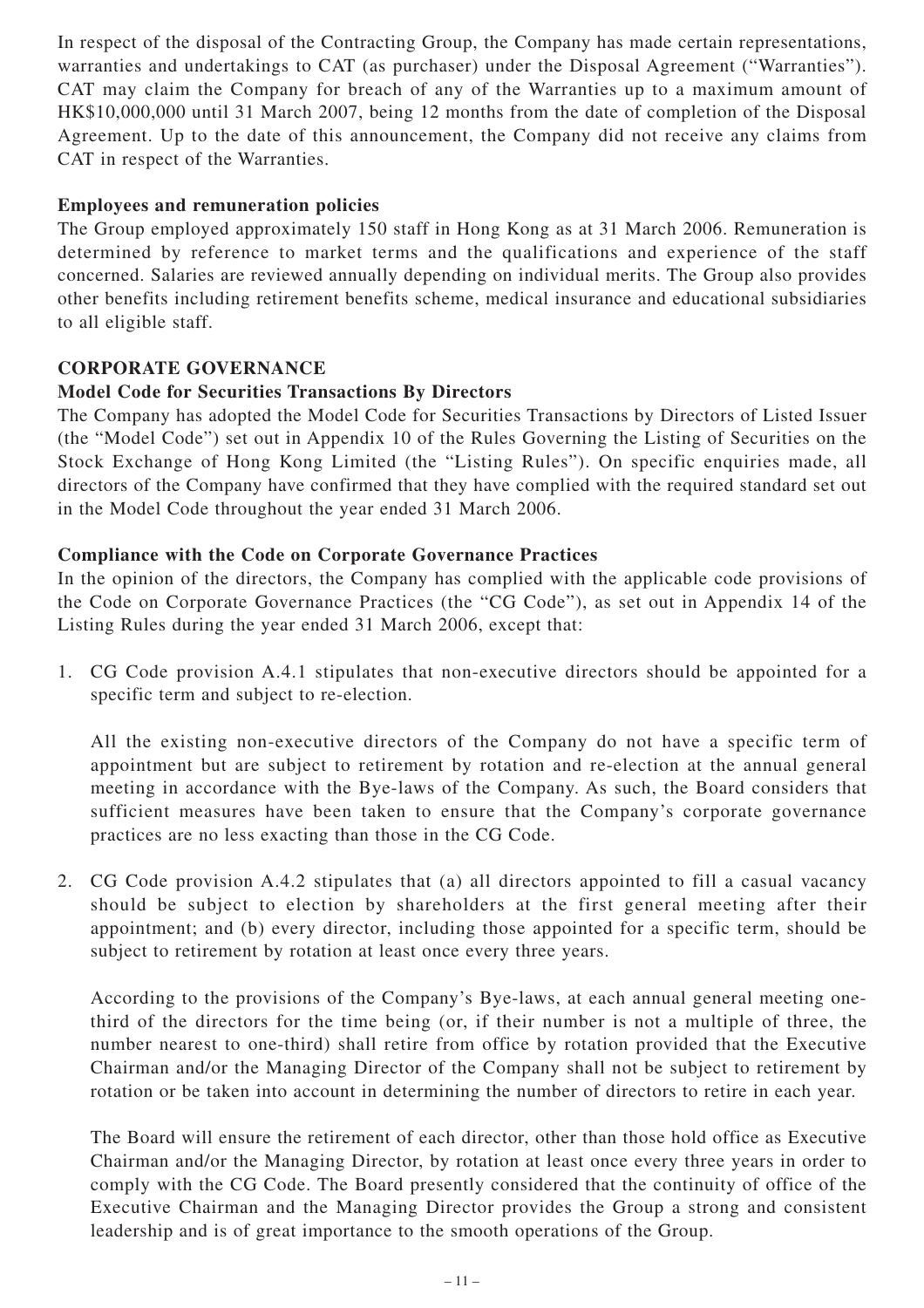3. CG Code provision B.1.3 stipulates that the terms of reference of the Remuneration Committee should include, as a minimum, those specific duties as set out in the CG Code provisions. The Company has adopted the terms of reference for the Company's Remuneration Committee on 21 December 2005, which was subsequently amended. Under the terms of reference for the Remuneration Committee, it is stipulated that the Remuneration Committee has the duty to "review" as opposed to "determine" the specific remuneration packages of executive directors and senior management.

The remuneration of the executive directors and senior management of the Company is determined by the Board and the Chairman of the Board respectively, taking reference to market pay and individual performance. This policy has been in place prior to the establishment of the Remuneration Committee. There have been no changes to the remuneration packages of the executive directors and senior management of the Company during the year. Meetings of the Remuneration Committee have been held to review the remuneration of the executive directors and senior management of the Company individually.

The Company has only two independent non-executive directors after the resignation of Dr. Chan Chok Ki on 2 May 2006. Rule 3.10(1) of the Listing Rules requires that every board of directors of a listed issuer must include at least three independent non-executive directors. The Board is in the process of locating a replacement independent non-executive director. Pursuant to Rule 3.11 of the Listing Rules, the Board shall appoint a sufficient number of independent non-executive directors within three months from the effective date of the resignation of Dr. Chan of 2 May 2006 to meet the minimum number required under Rule 3.10(1) of the Listing Rules. The Board is in the process to locate a replacement independent non-executive director.

Full details on the subject of corporate governance are set out in the Company's 2006 Annual Report.

## **Audit Committee**

Regular meetings have been held by the audit committee of the Company since establishment and it meets at least twice each year to review and supervise the Group's financial reporting process and internal control. The audit committee has reviewed with management and the external auditors the final results of the Group for the year ended 31 March 2006.

Dr. Chan Chok Ki ceased to be a member of the audit committee upon his resignation as a director of the Company on 2 May 2006 and the audit committee has two members only since then and up to the date of this announcement. Rule 3.21 of the Listing Rules requires that the audit committee must comprise a minimum of three members of non-executive directors. The Board is aware of the non-compliance of Rule 3.21 of the Listing Rules. Since the Board comprises of six executive directors and two independent non-executive directors, the vacancy of the audit committee could only be filled upon the appointment of the replacement independent non-executive director.